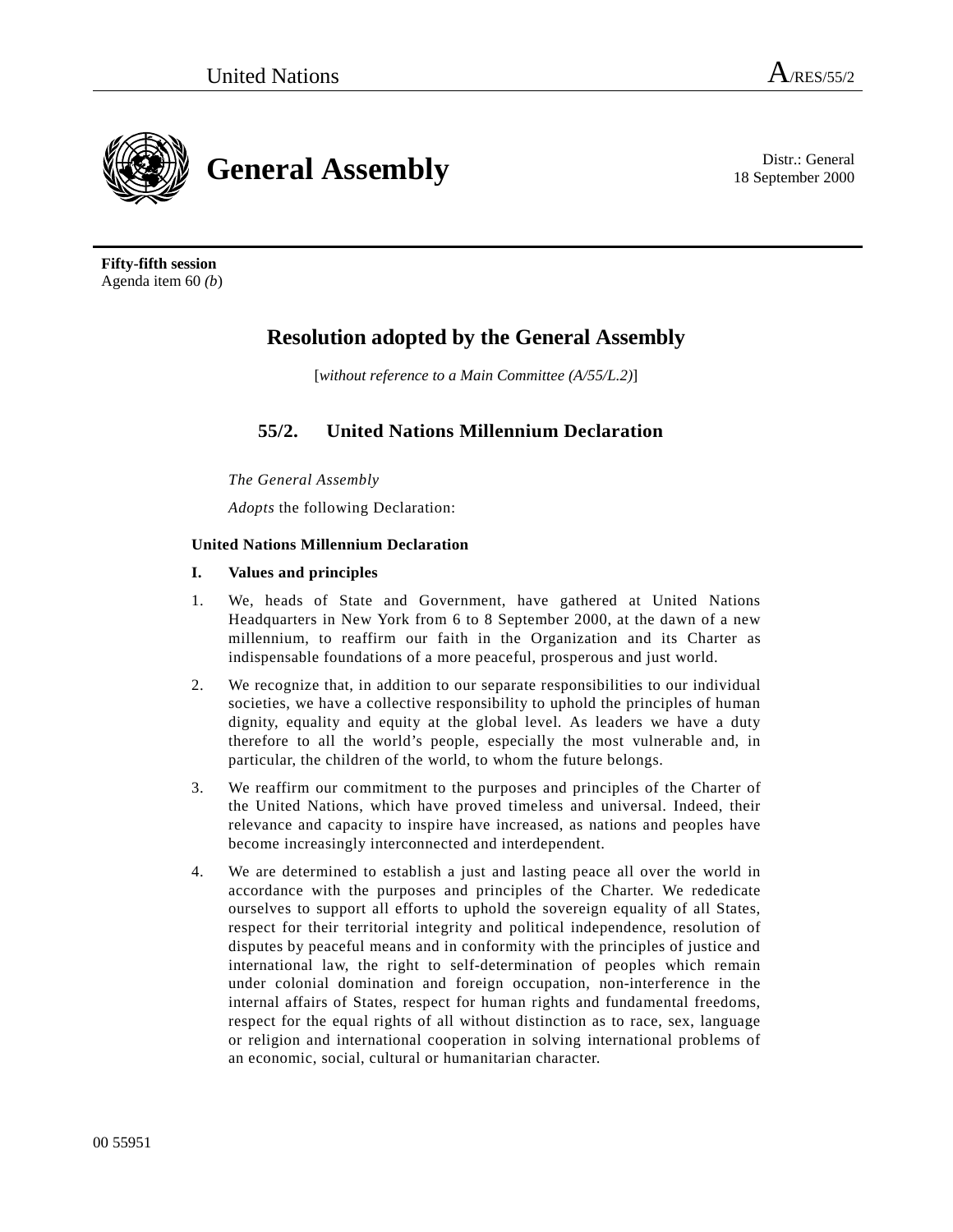- 5. We believe that the central challenge we face today is to ensure that globalization becomes a positive force for all the world's people. For while globalization offers great opportunities, at present its benefits are very unevenly shared, while its costs are unevenly distributed. We recognize that developing countries and countries with economies in transition face special difficulties in responding to this central challenge. Thus, only through broad and sustained efforts to create a shared future, based upon our common humanity in all its diversity, can globalization be made fully inclusive and equitable. These efforts must include policies and measures, at the global level, which correspond to the needs of developing countries and economies in transition and are formulated and implemented with their effective participation.
- 6. We consider certain fundamental values to be essential to international relations in the twenty-first century. These include:
	- **Freedom.** Men and women have the right to live their lives and raise their children in dignity, free from hunger and from the fear of violence, oppression or injustice. Democratic and participatory governance based on the will of the people best assures these rights.
	- •. **Equality.** No individual and no nation must be denied the opportunity to benefit from development. The equal rights and opportunities of women and men must be assured.
	- **Solidarity.** Global challenges must be managed in a way that distributes the costs and burdens fairly in accordance with basic principles of equity and social justice. Those who suffer or who benefit least deserve help from those who benefit most.
	- **Tolerance.** Human beings must respect one other, in all their diversity of belief, culture and language. Differences within and between societies should be neither feared nor repressed, but cherished as a precious asset of humanity. A culture of peace and dialogue among all civilizations should be actively promoted.
	- **Respect for nature.** Prudence must be shown in the management of all living species and natural resources, in accordance with the precepts of sustainable development. Only in this way can the immeasurable riches provided to us by nature be preserved and passed on to our descendants. The current unsustainable patterns of production and consumption must be changed in the interest of our future welfare and that of our descendants.
	- **Shared responsibility.** Responsibility for managing worldwide economic and social development, as well as threats to international peace and security, must be shared among the nations of the world and should be exercised multilaterally. As the most universal and most representative organization in the world, the United Nations must play the central role.
- 7. In order to translate these shared values into actions, we have identified key objectives to which we assign special significance.

#### **II. Peace, security and disarmament**

8. We will spare no effort to free our peoples from the scourge of war, whether within or between States, which has claimed more than 5 million lives in the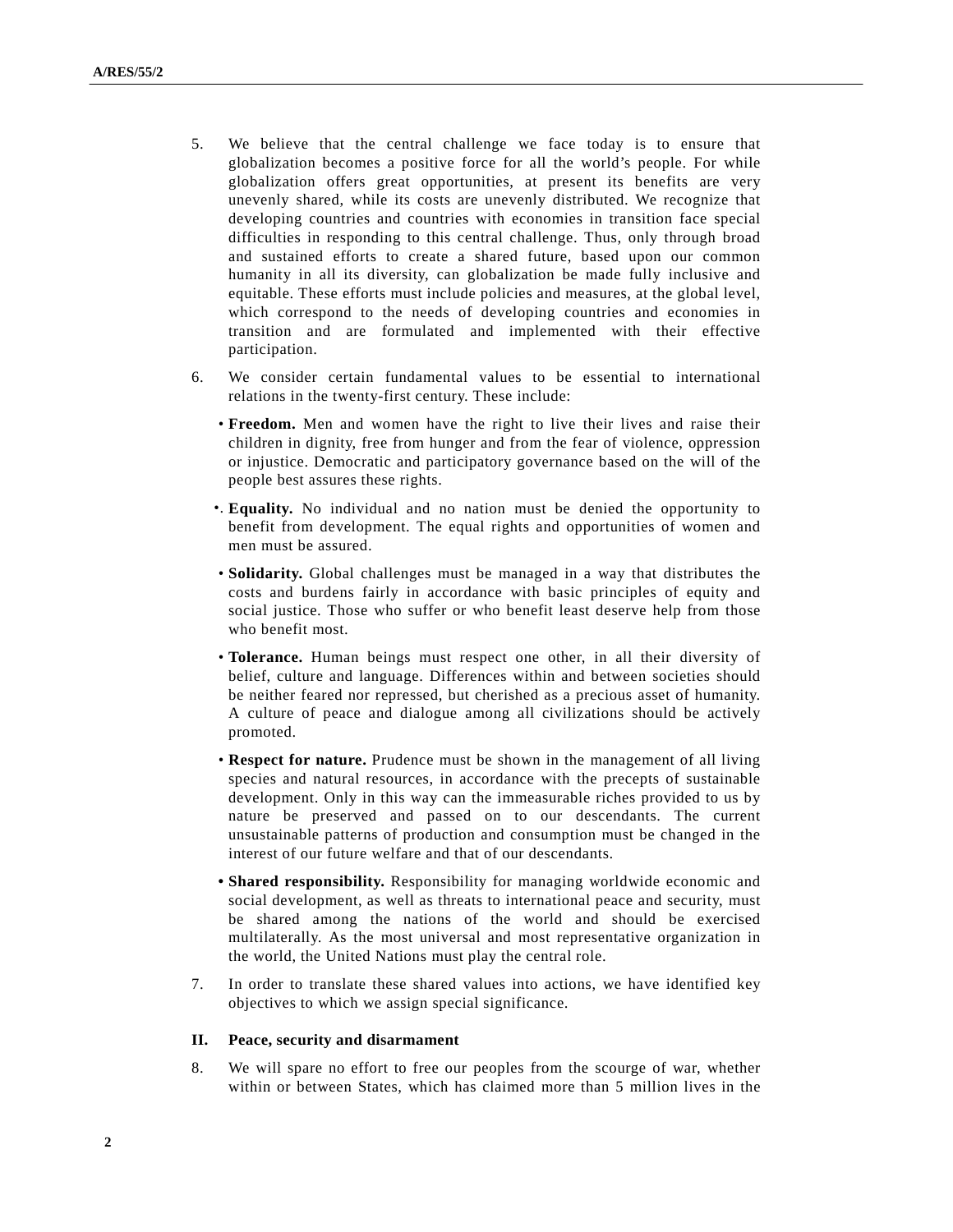past decade. We will also seek to eliminate the dangers posed by weapons of mass destruction.

- 9. We resolve therefore:
	- To strengthen respect for the rule of law in international as in national affairs and, in particular, to ensure compliance by Member States with the decisions of the International Court of Justice, in compliance with the Charter of the United Nations, in cases to which they are parties.
	- To make the United Nations more effective in maintaining peace and security by giving it the resources and tools it needs for conflict prevention, peaceful resolution of disputes, peacekeeping, post-conflict peace-building and reconstruction. In this context, we take note of the report of the Panel on United Nations Peace Operations<sup>1</sup> and request the General Assembly to consider its recommendations expeditiously.
	- To strengthen cooperation between the United Nations and regional organizations, in accordance with the provisions of Chapter VIII of the Charter.
	- To ensure the implementation, by States Parties, of treaties in areas such as arms control and disarmament and of international humanitarian law and human rights law, and call upon all States to consider signing and ratifying the Rome Statute of the International Criminal Court.<sup>2</sup>
	- To take concerted action against international terrorism, and to accede as soon as possible to all the relevant international conventions.
	- To redouble our efforts to implement our commitment to counter the world drug problem.
	- To intensify our efforts to fight transnational crime in all its dimensions, including trafficking as well as smuggling in human beings and money laundering.
	- To minimize the adverse effects of United Nations economic sanctions on innocent populations, to subject such sanctions regimes to regular reviews and to eliminate the adverse effects of sanctions on third parties.
	- To strive for the elimination of weapons of mass destruction, particularly nuclear weapons, and to keep all options open for achieving this aim, including the possibility of convening an international conference to identify ways of eliminating nuclear dangers.
	- To take concerted action to end illicit traffic in small arms and light weapons, especially by making arms transfers more transparent and supporting regional disarmament measures, taking account of all the recommendations of the forthcoming United Nations Conference on Illicit Trade in Small Arms and Light Weapons.
	- To call on all States to consider acceding to the Convention on the Prohibition of the Use, Stockpiling, Production and Transfer of Anti-personnel Mines and

<sup>&</sup>lt;u>1</u> A/55/305-S/2000/809; see *Official Records of the Security Council, Fifty-fifth Year, Supplement for July, August and September 2000*, document S/2000/809.

 $^{2}$  A/CONF.183/9.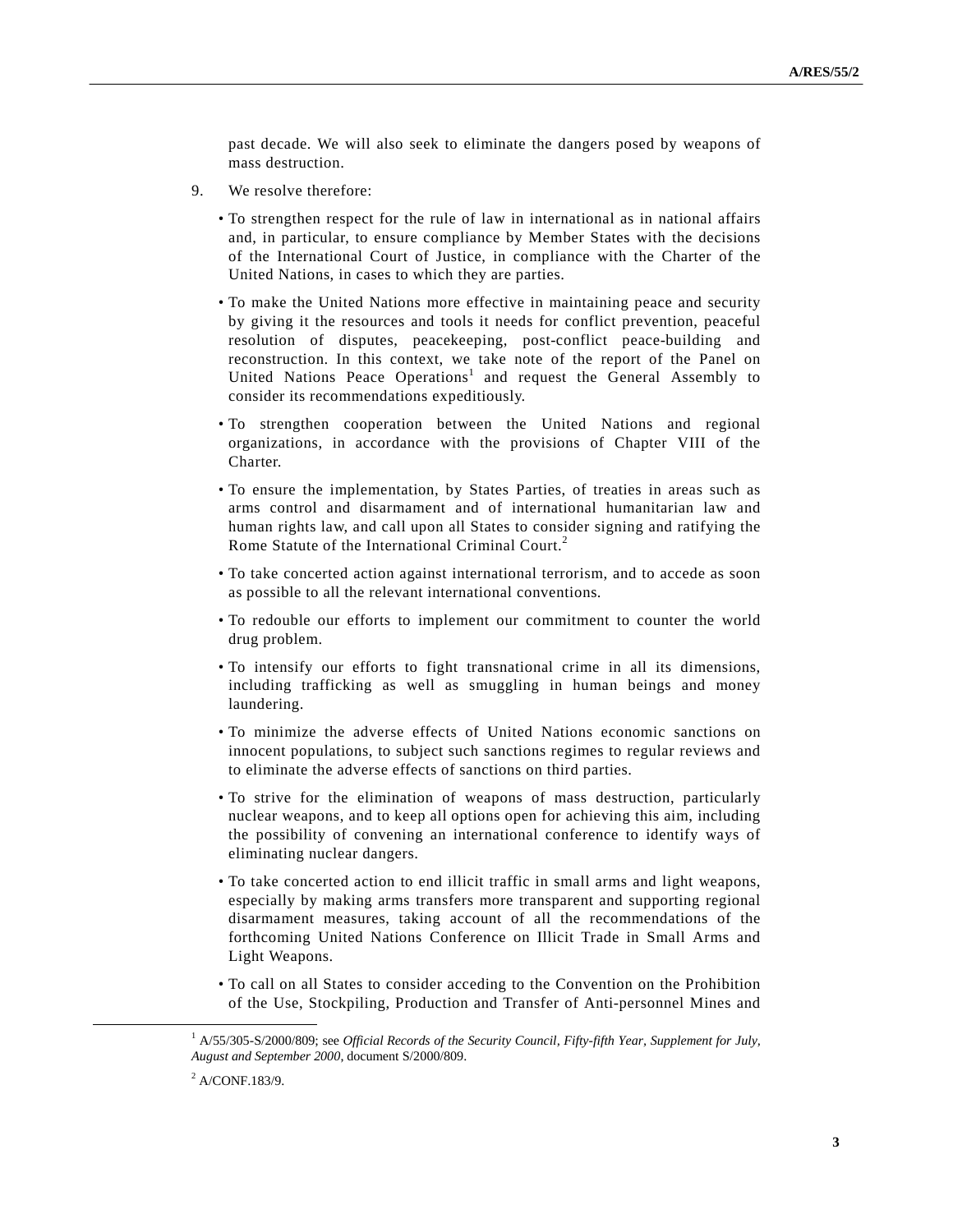on Their Destruction,<sup>3</sup> as well as the amended mines protocol to the Convention on conventional weapons.<sup>4</sup>

10. We urge Member States to observe the Olympic Truce, individually and collectively, now and in the future, and to support the International Olympic Committee in its efforts to promote peace and human understanding through sport and the Olympic Ideal.

#### **III. Development and poverty eradication**

- 11. We will spare no effort to free our fellow men, women and children from the abject and dehumanizing conditions of extreme poverty, to which more than a billion of them are currently subjected. We are committed to making the right to development a reality for everyone and to freeing the entire human race from want.
- 12. We resolve therefore to create an environment at the national and global levels alike – which is conducive to development and to the elimination of poverty.
- 13. Success in meeting these objectives depends, *inter alia*, on good governance within each country. It also depends on good governance at the international level and on transparency in the financial, monetary and trading systems. We are committed to an open, equitable, rule-based, predictable and nondiscriminatory multilateral trading and financial system.
- 14. We are concerned about the obstacles developing countries face in mobilizing the resources needed to finance their sustained development. We will therefore make every effort to ensure the success of the High-level International and Intergovernmental Event on Financing for Development, to be held in 2001.
- 15. We also undertake to address the special needs of the least developed countries. In this context, we welcome the Third United Nations Conference on the Least Developed Countries to be held in May 2001 and will endeavour to ensure its success. We call on the industrialized countries:
	- To adopt, preferably by the time of that Conference, a policy of duty- and quota-free access for essentially all exports from the least developed countries;
	- To implement the enhanced programme of debt relief for the heavily indebted poor countries without further delay and to agree to cancel all official bilateral debts of those countries in return for their making demonstrable commitments to poverty reduction; and
	- To grant more generous development assistance, especially to countries that are genuinely making an effort to apply their resources to poverty reduction.
- 16. We are also determined to deal comprehensively and effectively with the debt problems of low- and middle-income developing countries, through various national and international measures designed to make their debt sustainable in the long term.

 <sup>3</sup>  $3$  See CD/1478.

<sup>4</sup> Amended protocol on prohibitions or restrictions on the use of mines, booby-traps and other devices (CCW/CONF.I/16 (Part I), annex B).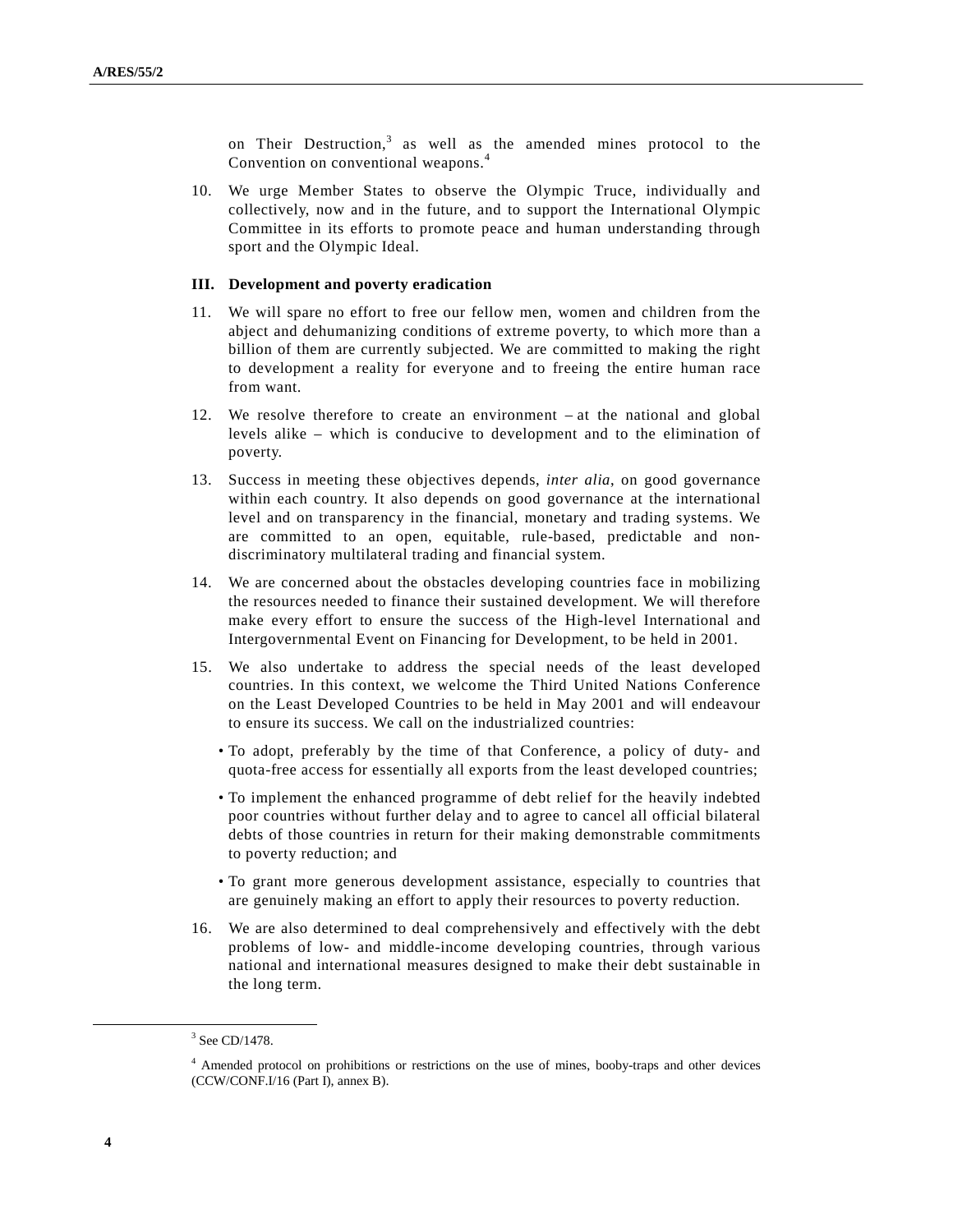- 17. We also resolve to address the special needs of small island developing States, by implementing the Barbados Programme of Action<sup>5</sup> and the outcome of the twenty-second special session of the General Assembly rapidly and in full. We urge the international community to ensure that, in the development of a vulnerability index, the special needs of small island developing States are taken into account.
- 18. We recognize the special needs and problems of the landlocked developing countries, and urge both bilateral and multilateral donors to increase financial and technical assistance to this group of countries to meet their special development needs and to help them overcome the impediments of geography by improving their transit transport systems.
- 19. We resolve further:
	- To halve, by the year 2015, the proportion of the world's people whose income is less than one dollar a day and the proportion of people who suffer from hunger and, by the same date, to halve the proportion of people who are unable to reach or to afford safe drinking water.
	- To ensure that, by the same date, children everywhere, boys and girls alike, will be able to complete a full course of primary schooling and that girls and boys will have equal access to all levels of education.
	- By the same date, to have reduced maternal mortality by three quarters, and under-five child mortality by two thirds, of their current rates.
	- To have, by then, halted, and begun to reverse, the spread of HIV/AIDS, the scourge of malaria and other major diseases that afflict humanity.
	- To provide special assistance to children orphaned by HIV/AIDS.
	- By 2020, to have achieved a significant improvement in the lives of at least 100 million slum dwellers as proposed in the "Cities Without Slums" initiative.
- 20. We also resolve:
	- To promote gender equality and the empowerment of women as effective ways to combat poverty, hunger and disease and to stimulate development that is truly sustainable.
	- To develop and implement strategies that give young people everywhere a real chance to find decent and productive work.
	- To encourage the pharmaceutical industry to make essential drugs more widely available and affordable by all who need them in developing countries.
	- To develop strong partnerships with the private sector and with civil society organizations in pursuit of development and poverty eradication.

 $\frac{1}{5}$ <sup>5</sup> Programme of Action for the Sustainable Development of Small Island Developing States (*Report of the Global Conference on the Sustainable Development of Small Island Developing States, Bridgetown, Barbados, 25 April-6May 1994* (United Nations publication, Sales No. E.94.I.18 and corrigenda), chap. I, resolution 1, annex II).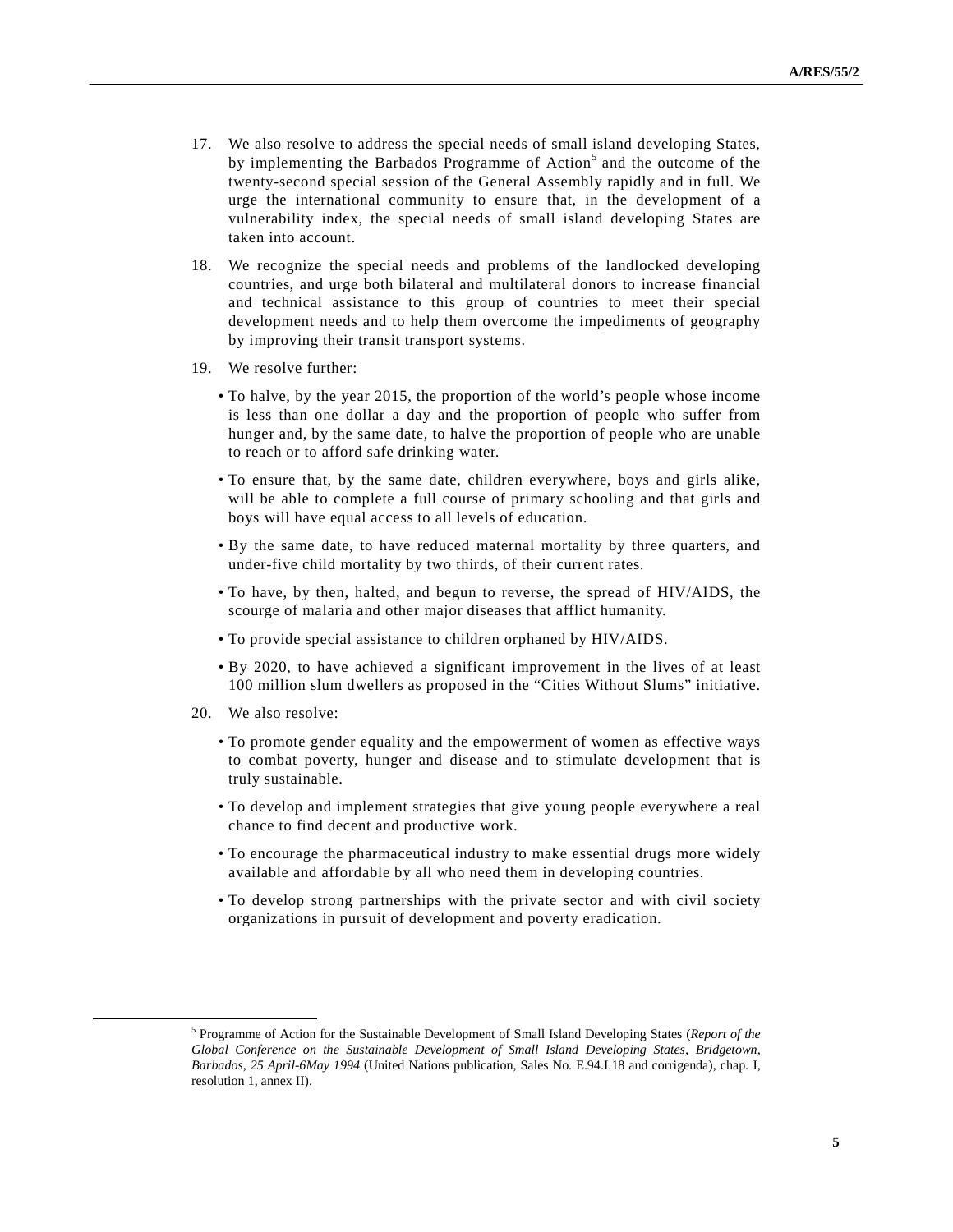• To ensure that the benefits of new technologies, especially information and communication technologies, in conformity with recommendations contained in the ECOSOC 2000 Ministerial Declaration,<sup>6</sup> are available to all.

#### **IV. Protecting our common environment**

- 21. We must spare no effort to free all of humanity, and above all our children and grandchildren, from the threat of living on a planet irredeemably spoilt by human activities, and whose resources would no longer be sufficient for their needs.
- 22. We reaffirm our support for the principles of sustainable development, including those set out in Agenda  $21<sup>7</sup>$  agreed upon at the United Nations Conference on Environment and Development.
- 23. We resolve therefore to adopt in all our environmental actions a new ethic of conservation and stewardship and, as first steps, we resolve:
	- To make every effort to ensure the entry into force of the Kyoto Protocol, preferably by the tenth anniversary of the United Nations Conference on Environment and Development in 2002, and to embark on the required reduction in emissions of greenhouse gases.
	- To intensify our collective efforts for the management, conservation and sustainable development of all types of forests.
	- To press for the full implementation of the Convention on Biological Diversity<sup>8</sup> and the Convention to Combat Desertification in those Countries Experiencing Serious Drought and/or Desertification, particularly in Africa.<sup>9</sup>
	- To stop the unsustainable exploitation of water resources by developing water management strategies at the regional, national and local levels, which promote both equitable access and adequate supplies.
	- To intensify cooperation to reduce the number and effects of natural and manmade disasters.
	- To ensure free access to information on the human genome sequence.

## **V. Human rights, democracy and good governance**

- 24. We will spare no effort to promote democracy and strengthen the rule of law, as well as respect for all internationally recognized human rights and fundamental freedoms, including the right to development.
- 25. We resolve therefore:

 $\overline{\phantom{a}}$  $6$  E/2000/L.9.

<sup>7</sup> *Report of the United Nations Conference on Environment and Development, Rio de Janeiro, 3-14 June 1992* (United Nations publication, Sales No. E.93.I.8 and corrigenda), vol. I: *Resolutions adopted by the Conference*, resolution 1, annex II.

<sup>8</sup> See United Nations Environment Programme, *Convention on Biological Diversity* (Environmental Law and Institution Programme Activity Centre), June 1992.

 $9$  A/49/84/Add.2, annex, appendix II.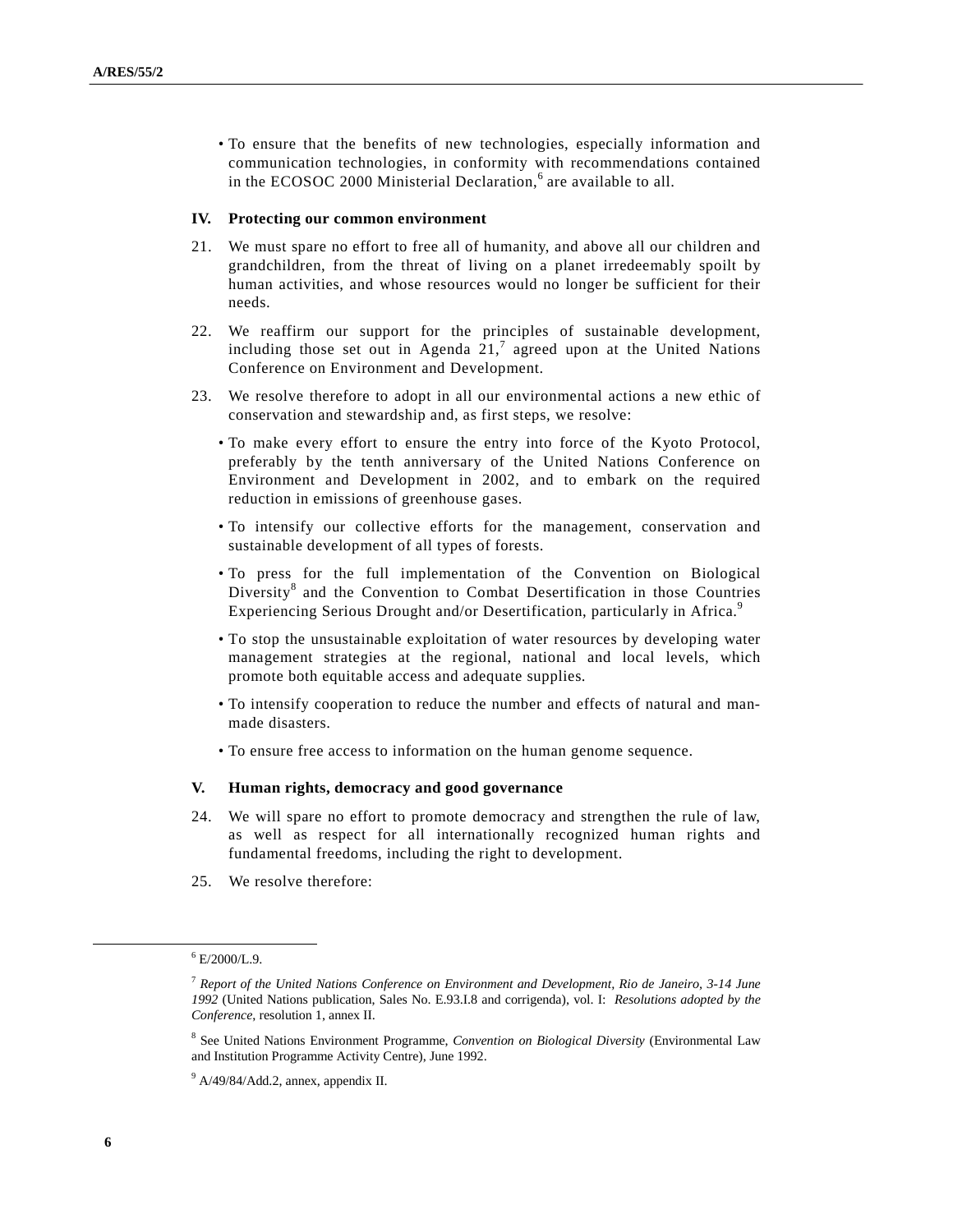- To respect fully and uphold the Universal Declaration of Human Rights.<sup>10</sup>
- To strive for the full protection and promotion in all our countries of civil, political, economic, social and cultural rights for all.
- To strengthen the capacity of all our countries to implement the principles and practices of democracy and respect for human rights, including minority rights.
- To combat all forms of violence against women and to implement the Convention on the Elimination of All Forms of Discrimination against  $Women.<sup>11</sup>$
- To take measures to ensure respect for and protection of the human rights of migrants, migrant workers and their families, to eliminate the increasing acts of racism and xenophobia in many societies and to promote greater harmony and tolerance in all societies.
- To work collectively for more inclusive political processes, allowing genuine participation by all citizens in all our countries.
- To ensure the freedom of the media to perform their essential role and the right of the public to have access to information.

## **VI. Protecting the vulnerable**

26. We will spare no effort to ensure that children and all civilian populations that suffer disproportionately the consequences of natural disasters, genocide, armed conflicts and other humanitarian emergencies are given every assistance and protection so that they can resume normal life as soon as possible.

We resolve therefore:

- To expand and strengthen the protection of civilians in complex emergencies, in conformity with international humanitarian law.
- To strengthen international cooperation, including burden sharing in, and the coordination of humanitarian assistance to, countries hosting refugees and to help all refugees and displaced persons to return voluntarily to their homes, in safety and dignity and to be smoothly reintegrated into their societies.
- To encourage the ratification and full implementation of the Convention on the Rights of the Child<sup>12</sup> and its optional protocols on the involvement of children in armed conflict and on the sale of children, child prostitution and child pornography.<sup>13</sup>

## **VII. Meeting the special needs of Africa**

27. We will support the consolidation of democracy in Africa and assist Africans in their struggle for lasting peace, poverty eradication and sustainable development, thereby bringing Africa into the mainstream of the world economy.

 $10$  Resolution 217 A (III).

 $11$  Resolution 34/180, annex.

 $12$  Resolution 44/25, annex.

<sup>&</sup>lt;sup>13</sup> Resolution 54/263, annexes I and II.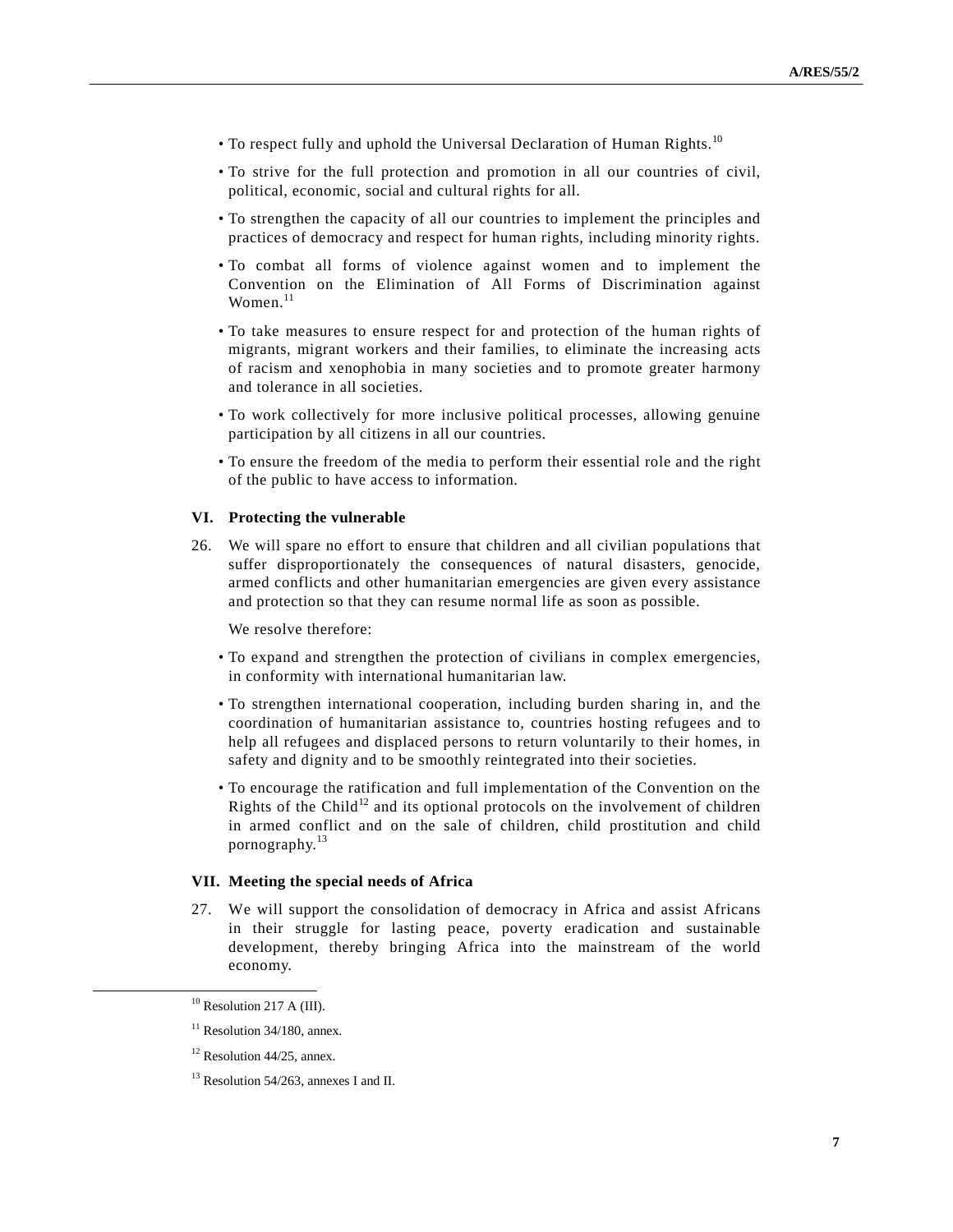- 28. We resolve therefore:
	- To give full support to the political and institutional structures of emerging democracies in Africa.
	- To encourage and sustain regional and subregional mechanisms for preventing conflict and promoting political stability, and to ensure a reliable flow of resources for peacekeeping operations on the continent.
	- To take special measures to address the challenges of poverty eradication and sustainable development in Africa, including debt cancellation, improved market access, enhanced Official Development Assistance and increased flows of Foreign Direct Investment, as well as transfers of technology.
	- To help Africa build up its capacity to tackle the spread of the HIV/AIDS pandemic and other infectious diseases.

#### **VIII. Strengthening the United Nations**

- 29. We will spare no effort to make the United Nations a more effective instrument for pursuing all of these priorities: the fight for development for all the peoples of the world, the fight against poverty, ignorance and disease; the fight against injustice; the fight against violence, terror and crime; and the fight against the degradation and destruction of our common home.
- 30. We resolve therefore:
	- To reaffirm the central position of the General Assembly as the chief deliberative, policy-making and representative organ of the United Nations, and to enable it to play that role effectively.
	- To intensify our efforts to achieve a comprehensive reform of the Security Council in all its aspects.
	- To strengthen further the Economic and Social Council, building on its recent achievements, to help it fulfil the role ascribed to it in the Charter.
	- To strengthen the International Court of Justice, in order to ensure justice and the rule of law in international affairs.
	- To encourage regular consultations and coordination among the principal organs of the United Nations in pursuit of their functions.
	- To ensure that the Organization is provided on a timely and predictable basis with the resources it needs to carry out its mandates.
	- To urge the Secretariat to make the best use of those resources, in accordance with clear rules and procedures agreed by the General Assembly, in the interests of all Member States, by adopting the best management practices and technologies available and by concentrating on those tasks that reflect the agreed priorities of Member States.
	- To promote adherence to the Convention on the Safety of United Nations and Associated Personnel.<sup>14</sup>

<sup>&</sup>lt;sup>14</sup> Resolution 49/59, annex.